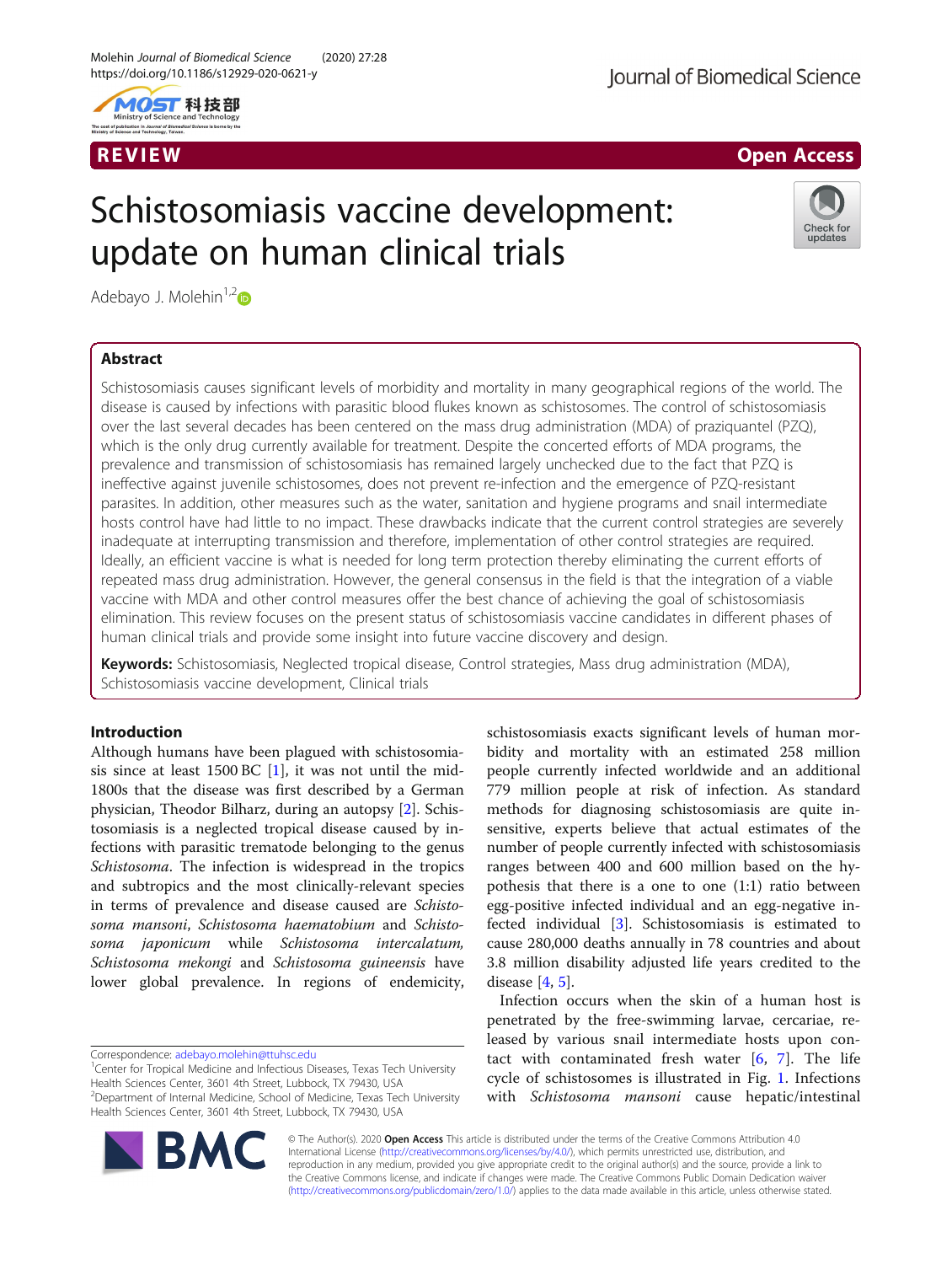<span id="page-1-0"></span>

water contaminated with the free-swimming larvae known as cercariae. Cercariae penetrates the skin of humans and/or other mammalian hosts, shed their tails and transform into migrating larvae which enter into circulation traversing various host organs en route to the lungs. After many days, the worms exit the lungs and migrate to the veins of the portal system where they mature into adult male and female worms and form pairs. Worm pairs then migrate to the either the superior mesenteric veins (Schistosoma mansoni) inferior mesenteric and superior hemorrhoidal veins (S. japonicum), or the vesical plexus and veins draining the ureters (S. haematobium). Oviposition begins approximately 4–6 weeks post infection and continues throughout the lifespan of the worm. Some of the eggs laid pass from the lumen of blood vessels into various host tissues in close proximity while the remaining eggs pass through the intestinal wall or bladder and are released into the environment in feces (S. mansoni and S. japonicum) or urine (S. haematobium). Upon contact with water, the released eggs hatch into motile miracidia, which in turn, infect specific fresh water intermediate snail host depending on the species. S. mansoni infects Biomphalaria species while S. haematobium infects Bulinus species and S. japonicum infects Oncomelania species. Within the snail host, the larvae undergo a series of asexual reproduction and develop into sporocysts. Upon exposure to sunlight, ceracariae are released into fresh water to infect suitable mammalian hosts. Figure obtained from Gray DJ et al. [[8\]](#page-5-0) and used with permission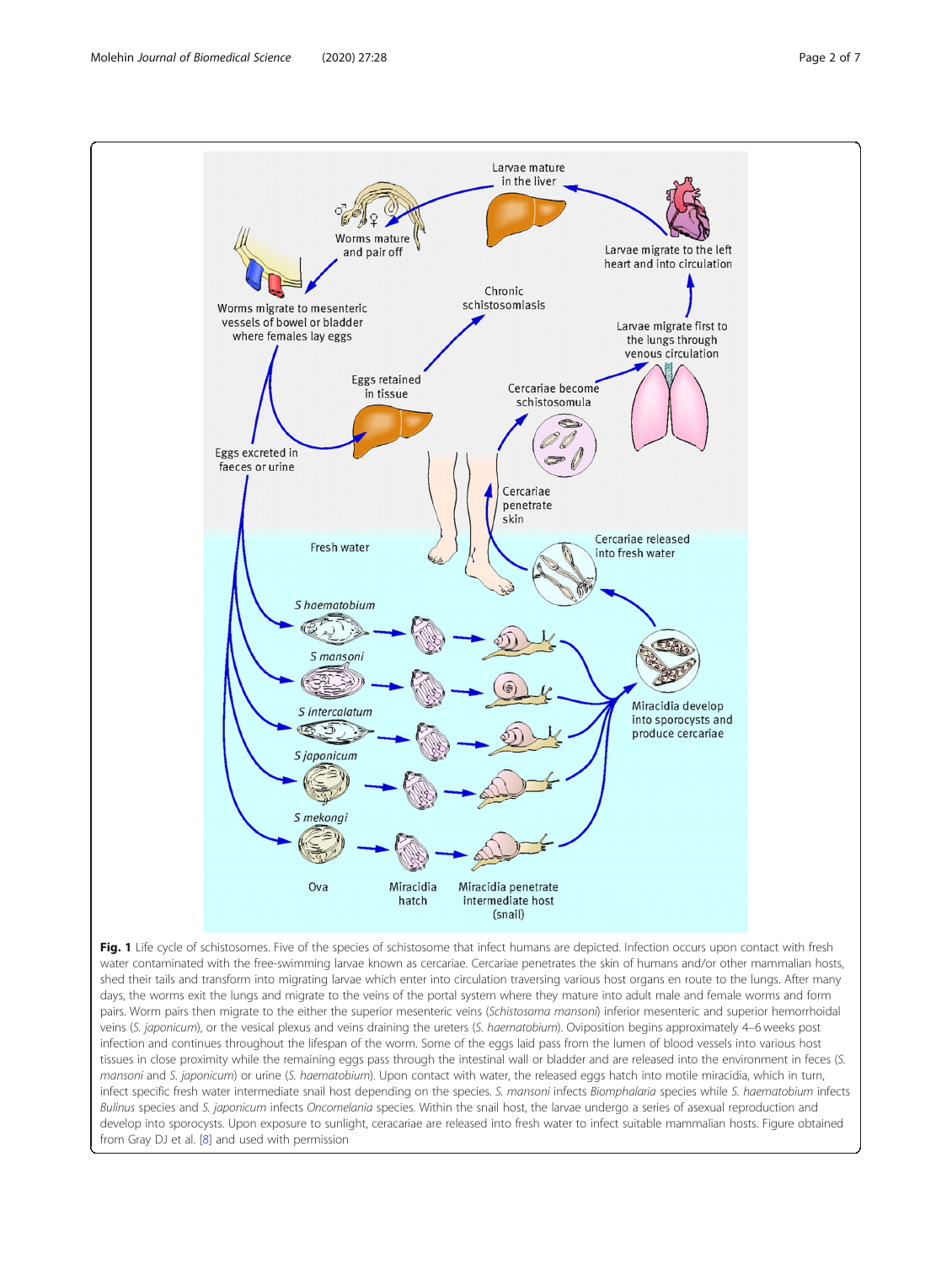schistosomiasis in Brazil, sub-Saharan African, Puerto Rico, Venezuela, Republic of Suriname and the Caribbean islands while S. haematobium causes urogenital schistosomiasis in sub-Saharan African and the Middle East, namely Egypt, Sudan and Yemen [[9](#page-5-0)]. S. japonicum, a zoonotic trematode, causing hepatic/intestinal disease (Asiatic or Oriental schistosomiasis) in the People's Republic of China, the Philippines and Indonesia [[10\]](#page-5-0).

Since its development by Bayer in the 1970s, mass drug administration (MDA) of praziquantel (PZQ) [[11](#page-5-0)] has been the main strategy for the control of schistosomiasis [\[12\]](#page-5-0). Despite the large-scale efforts at controlling schistosomiasis through the various MDA programs, the prevalence and intensity of schistosomiasis have remained unabated. Although PZQ is highly effective against adult schistosome parasites, its exclusive use as a monotherapy raises the concern of drug failure due to the possible emergence of drug-resistant parasites. Other drawbacks with PZQ includes its ineffectiveness against juvenile worms resulting in less desirable outcomes during MDA campaigns. In addition, PZQ does not prevent re-infection and substantial efforts and infrastructure are also required to achieve the coverage needed for effective schistosomiasis control [[13\]](#page-5-0). Reports by the World Health Organization indicated 20.7% global coverage of mass PZQ administration in 2014 [\[14](#page-5-0)]. Other control measures such as intermediate snail host control, water, sanitation and hygiene (WaSH) programs have also had very little impact [[15\]](#page-5-0). Despite this massive and concerted efforts, active transmission of schistosomiasis are now being reported in geographical areas formerly known to be free of schistosomiasis [\[16\]](#page-5-0). Given the predicaments already discussed, it is now apparent that in order for meaningful progress to me made towards sustainable control of schistosomiasis, integrated control measures are required with an effective vaccine playing a key role. In Science "Unfilled vials" feature, schistosomiasis vaccine was ranked 7th among top 10 'shots' that require urgent development in order of R&D priority based on feasibility and need [\[17\]](#page-5-0).

## A case for schistosomiasis vaccine

Historically, the deployment and use of vaccines have ranked the most cost-effective way for preventing diseases caused by infectious pathogens [[4,](#page-5-0) [18\]](#page-5-0). In fact, it is not overreaching to imply that vaccination has possibly made the most significant contribution to global health following the introduction of clean water and proper sanitation. Although, there is currently no vaccine available for human use against schistosomiasis, strong evidence from human field studies and experimental animal models of schistosomiasis support the feasibility of developing of an effective vaccine for long term protection [[19](#page-5-0), [20\]](#page-5-0). In a nut shell, our current knowledge

on the immunology of schistosomiasis can be divided into two main components: 1) immune responses to secreted egg antigens within the host tissues, particularly the liver and 2) age-dependent acquired immunity in schistosome-endemic areas resulting from years of exposure to the parasite.

Evidence from human field studies have shown that people living in endemic areas can develop partial immunity to infection. In fact, a small cohort of people living in Brazil, referred to as putative resistant, are naturally resistant to schistosomiasis, showing no clinical signs of the disease despite years of exposure [[21\]](#page-6-0). Data from experimental animal models of schistosomiasis also provide a strong case for schistosomiasis vaccine development. Studies utilizing non-permissive hosts such as rats and rhesus macaques, have shown that resistance to schistosome infections and subsequent worm elimination is entirely host immune dependent [\[22](#page-6-0), [23](#page-6-0)]. Furthermore, several vaccine efficacy studies in rodents and nonhuman primates using either radiation-attenuated (RA) cercariae or recombinant antigens as vaccines have shown promising results (reviewed in ref. ([4,](#page-5-0) [13](#page-5-0))). Although the complexity of schistosome life cycle poses a unique challenge at identifying good vaccine targets, on the other hand, it presents an opportunity to identify targets unique to particular life cycle stages. Perhaps, of utmost importance is the fact that schistosomes do not multiply within their definitive hosts (e.g. humans) thereby making even a vaccine-mediated partial worm burden reduction a huge benefit in terms of schistosomiasis control [\[24\]](#page-6-0). Field trials using veterinary-based vaccines against other parasitic helminth infections caused by Taenia solium [[25\]](#page-6-0) and Echinococcus granulosus [[26](#page-6-0)] showed significant efficacy suggesting there is a reason for optimism with respect to developing an effective schistosomiasis vaccine. However, considerable research and development efforts are still needed if this is to become a reality sooner rather than later.

## Schistosomiasis vaccine development

Over the past few decades many working groups of experts have made recommendations concerning the type of schistosomiasis vaccine candidates that should be considered for development and what characteristics constitute an effective vaccine. The overall consensus from these working groups, developed as Preferred Product Characteristics (PPC) for a schistosomiasis vaccine, is that an effective prophylactic vaccine should reduce adult worm burden by 75% in immunized individuals and that the reduction in egg excretion rates by infected individual should be close to 75% as well. Other pertinent information on the schistosomiasis vaccine PPC have already been extensively reviewed elsewhere [\[4](#page-5-0), [14](#page-5-0)].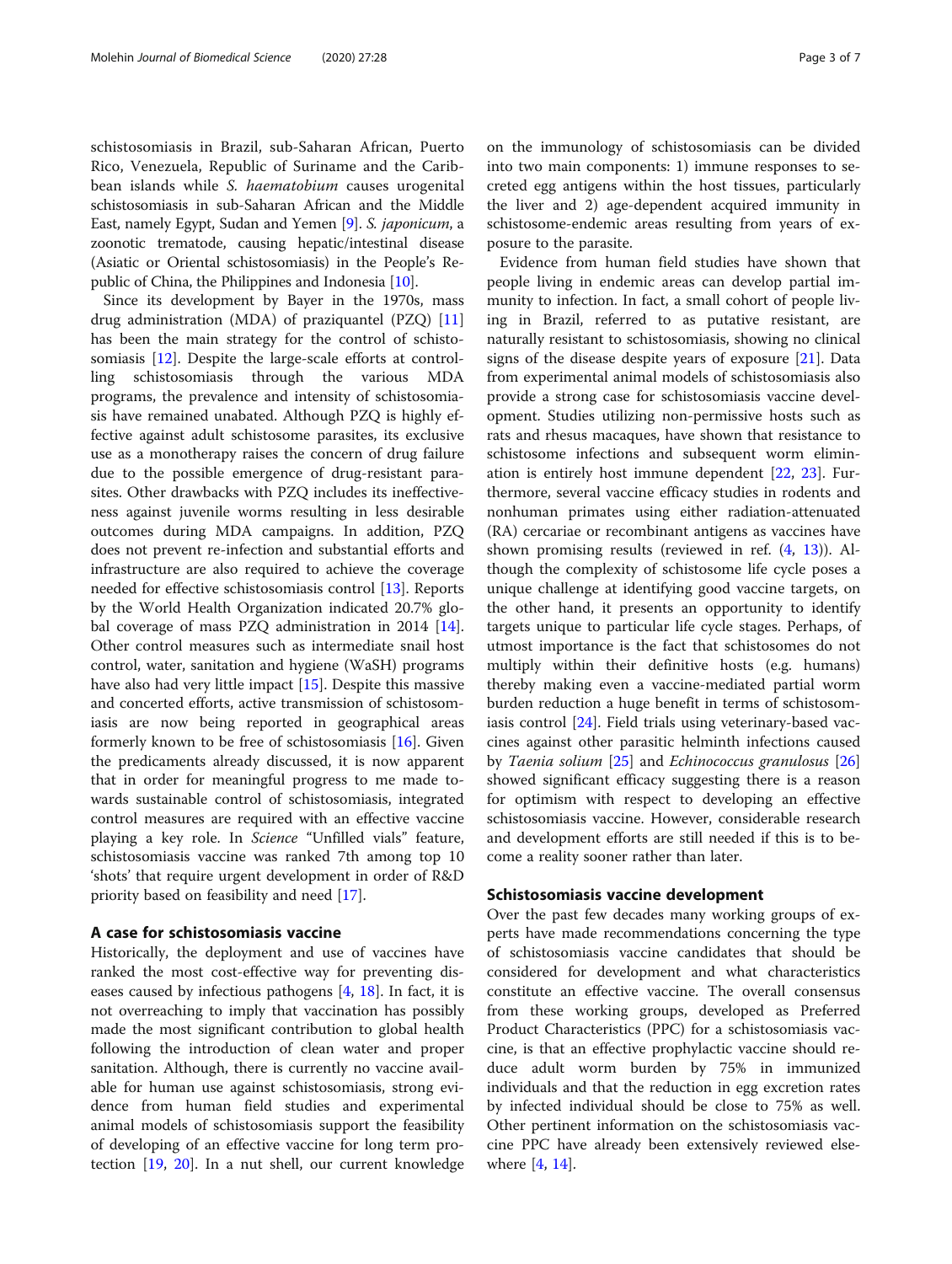Within the last few decades, more than one hundred candidate antigens have been identified and tested against one or more of the three main species of schistosomes infecting humans in various animal models of infection and disease. Although many of these antigens offered some protection, and are considered promising, only a handful candidates have made it to human clinical trials to date. One of the main reasons attributed for not having more antigens in clinical phase of development is the fact that most of the antigens identified were only evaluated in murine models with well documented intrinsic flaws [[27](#page-6-0)]. For instance, over 68% of penetrating S. mansoni cercariae fail to mature into adult worms in naïve mice [\[27](#page-6-0)] thereby supporting the argument that the choice of appropriate animal models is critical to the development of schistosomiasis vaccine. It has been argued that in order to have the highest possible clinical efficacy, current or newly identified promising vaccine candidates should be tested in nonhuman primates [\[14](#page-5-0)]. In fact, experts are now strongly advocating that results of pre-clinical vaccine trials in baboons should be a prerequisite before any extensive scale-up to human trials is ever considered [\[27](#page-6-0)]. However, in addition to the huge costs of conducting research with these primates, justifying the use of these animals from ethics standpoint is also very challenging particularly, in schistosomiasis vaccine efficacy studies in which the animals have to be euthanized in order to comprehensively assess vaccine effectiveness. Nonhuman primates (e.g. baboons) are natural hosts of schistosomes with cercarial infections yielding close to 90% maturation into adult worms. The clinical manifestations in these animals are reflective of what happens in humans. Other benefits of the nonhuman primate model include similarity to human in terms of physiology and immune response [[27](#page-6-0)]. Another key consideration in schistosomiasis vaccine development is the potential risk of candidate antigens inducing undesirable atopic IgE responses in immunized individuals as it was reported in the field trial of a hookworm vaccine, Na-ASP-2 [[28](#page-6-0)].

## Schistosomiasis vaccines in human clinical trials

Of all the many candidate antigens that have been characterized and tested over the past 2–3 decades against one or more of the three main schistosome species, only three are currently in various phases of human clinical trials. These recombinant antigens include *Schistosoma*<br>haematobium 28-kD glutathione S-transferase haematobium 28-kD glutathione S-transferase<br>GSb28GST) [29-30] Schistosoma-mansoni 14-kD2-f2tty (rSh28GST) [[29](#page-6-0), [30](#page-6-0)], Schistosoma mansoni 14-kDa fatty acid-binding protein (Sm14) [[31](#page-6-0)] and Schistosoma mansoni tetraspanin, a 9-kDa surface antigen (Sm-TSP-2) [[32\]](#page-6-0). The fourth antigen which was only very recently approved for human clinical trial is the large subunit of the Schistosoma mansoni calpain (Sm-p80) [[33\]](#page-6-0). Table 1 summarizes candidate vaccine formulations in different phases of clinical development.

# Schistosoma haematobium 28-kD glutathione Stransferase

The 28-kDa glutathione S-transferases (28GST) are enzymes involved in parasite metabolic processes and host immune modulation. In schistosomes, 28GST have been shown to abrogate the movement of epidermal Langer-hans cells to the draining lymph nodes [[34](#page-6-0)]. In schistosomes, 28GSTs are also known to functionally bind testosterone [\[35\]](#page-6-0) and are key enzymes involved in parasite detoxification pathways [\[36](#page-6-0)]. Since its development and characterization [[30](#page-6-0)], Schistosoma haematobium 28 kD glutathione S-transferase (rSh28GST) has been extensively tested as potential schistosomiasis vaccine in various animal models. In a nonhuman primate efficacy study, rSh28GST showed no vaccine effect on worm burden but had a profound effect on tissue egg load and fecal egg excretion [[29](#page-6-0)]. It is important to note that this study was conducted using patas monkeys (Erythrocebus patas) which appeared not be a good host for

Table 1 Schistosomiasis candidate vaccines in human clinical trials

| Candidate Vaccine                                                              | Species<br>targeted                  | Clinical Phase                                    | Efficacy in humans and/or animal models                                                                                                                           | Sponsor                                                                                      |
|--------------------------------------------------------------------------------|--------------------------------------|---------------------------------------------------|-------------------------------------------------------------------------------------------------------------------------------------------------------------------|----------------------------------------------------------------------------------------------|
| Recombinant<br>Sh <sub>28</sub> GST/<br>Alhydrogel <sup>®</sup><br>(Bilharvax) | Schistosoma<br>haematobium completed | Phases 1, 2 & 3                                   | No protection in immunized humans. No effect on worm<br>burden in immunized monkeys but 50% reduction in<br>tissue egg load and up 77% reduction in excreted eggs | University Hospital, Lille & Institut<br>National de la Santé Et de la<br>Recherche Médicale |
| Recombinant<br>Sm14/GLA-SE                                                     | Schistosoma<br>mansoni               | Phases 1 & 2a<br>completed. Phase<br>2b initiated | 67 and 93% worm reduction in immunized mice and<br>rabbits respectively.                                                                                          | Oswald Cruz Foundation                                                                       |
| Recombinant Sm-<br>TSP-2/ Alhydrogel®                                          | Schistosoma<br>mansoni               | Phase 1a<br>completed. Phase<br>1b initiated      | Immunized mice had 57 and 64% reduction in worm<br>and liver egg burden respectively                                                                              | Baylor College of Medicine                                                                   |
| Recombinant Sm-<br>p80/GLA-SE                                                  | Schistosoma<br>mansoni               | Phase 1 initiated                                 | 93% reduction in adult female worms in immunized<br>baboons. 90% reduction in tissue egg load and 81%<br>reduction in egg hatching rate                           | Texas Tech University Health<br>Sciences Center                                              |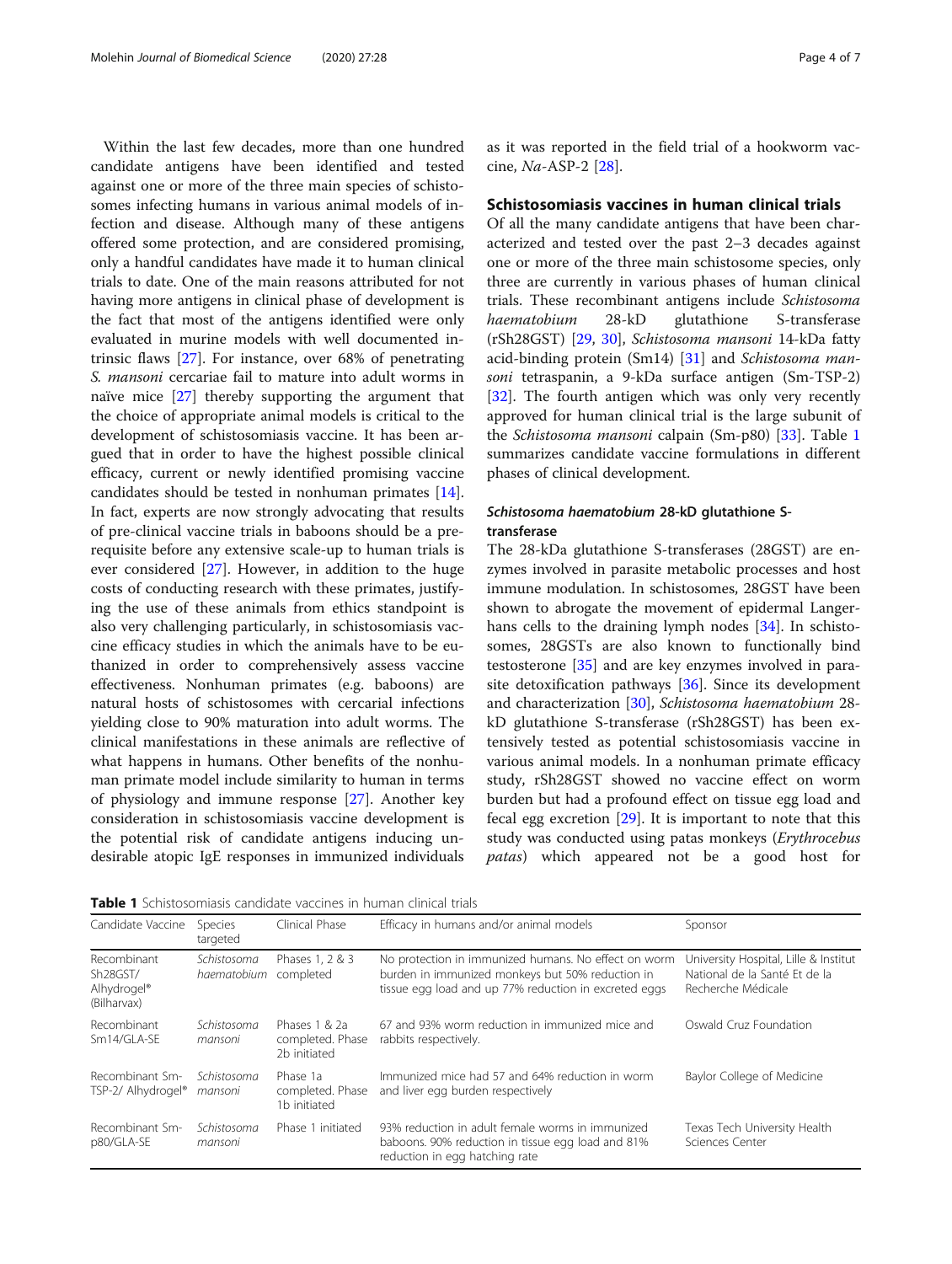Schistosoma haematobium with adult worm recovery rate of less than 4% from the control group [\[29\]](#page-6-0). A phase 1 human clinical trial showed that rSh28GST adsorbed to Alhydrogel induced a Th2-dependent immune response in immunized healthy subjects and was well tolerated [\[37](#page-6-0)]. The same authors also reported that the co-administration of rSh28GST and PZQ was also well tolerated in healthy volunteers during a Phase 2 clinical trial [\[38](#page-6-0)]. However, in a recent phase 3 trial design to investigate the safety, immunogenicity and efficacy of rSh28GST in infected children, no sufficient efficacy was observed. Some of the reasons suggested by the authors for lack of efficacy were possible counter effects of repeated PZQ administration and vaccine regimen geared towards blocking IgG4 production rather than induction of protective IgG3 antibodies [\[38](#page-6-0)].

## Schistosoma mansoni 14-kDa fatty acid-binding protein

Schistosomes utilize fatty acid-binding proteins (FABP) for the uptake, transport and compartmentalization of host-derived sterols and fatty acids since they are completely deficient in the oxygen-dependent pathways needed for the de novo synthesis of these essential organic molecules [\[39](#page-6-0)]. Since its identification in Schistosoma mansoni (Sm14), FABPs have now been characterized in several other helminths. Due to the critical function play by these proteins, Sm14 was regarded as a potential schistosomiasis vaccine candidate [\[39\]](#page-6-0). Efficacy testing using recombinant Sm14 (rSm14) without any adjuvant showed a remarkable 67% protection reduction in adult worm burden in outbred Swiss mice and up to 93% protection in New Zealand white rabbits following S. *mansoni* cercarial challenge [\[40\]](#page-6-0). Sm14 was also shown to confer cross-species protection against Fasciola hepatica infections in mice [\[40](#page-6-0)] and sheep [\[41](#page-6-0)]. A phase 1 clinical trial in healthy volunteers from non schistosome endemic area using Sm14 formulated in glucopyranosyl lipid A adjuvant in an oil-in-water emulsion (GLA-SE) (Sm14/GLA-SE) was successfully conducted. Results showed that Sm14/GLA-SE was well tolerated in the human subjects with few mild adverse events. Immunization with Sm14/GLA-SE elicited robust Sm14-specific humoral immune responses with no production of deleterious IgE antibodies [\[42](#page-6-0)]. The clinical phase 2a trial designed to assess the safety and immunogenicity of Sm14/GLA-SE in health male adults living in highly endemic area was concluded in 2017 [\(https://clin](https://clinicaltrials.gov/ct2/show/NCT03041766)[icaltrials.gov/ct2/show/NCT03041766](https://clinicaltrials.gov/ct2/show/NCT03041766)). However, the results from the study are yet to be published. Further immunogenicity and safety studies (Sm14 Phase 2b-Sn) in infected school-aged children have been approved and should be commencing soon ([https://clinicaltrials.gov/](https://clinicaltrials.gov/ct2/show/NCT03799510) [ct2/show/NCT03799510](https://clinicaltrials.gov/ct2/show/NCT03799510)).

## Schistosoma mansoni tetraspanin

Tetraspanins (TSP) are a family of proteins that are abundantly expressed on the schistosome surface membrane [[43,](#page-6-0) [44\]](#page-6-0), and therefore are exposed to the host immune system. The two main tetraspanins in S. mansoni are TSP-1 and TSP-2 termed Sm-TSP-1 and Sm-TSP-2 respectively [\[45](#page-6-0)]. Structurally, tetraspanins are made up of four transmembrane domains linked by two extracellular loops - a short and a longer loop [[45\]](#page-6-0). Efficacy testings have focused on using the extracellular loop of the tetraspanin because it is the portion that is readily accessible to the host immune system. Due to the fact that only TSP-2 (and not TSP-1) was strongly recognized by protective antibodies (IgG1 and IgG3) from naturally immune individuals (putative resistant) and not by antibodies from chronically infected or naïve individuals, efficacy testings leading to clinical trials have therefore focused on the TSP-2 antigen [\[45](#page-6-0)]. Mouse studies have shown that rSm-TSP-2 offered significant protection against S. mansoni challenge infections as demonstrated by 57 and 64% reduction in worm and liver egg burdens respectively [\[45](#page-6-0)]. Although the phase 1a clinical trial of Sm-TSP-2/Alhydrogel® was initiated in 2014 and possibly completed, the results from the study are yet to be published. However a phase 1b dose-escalation study to evaluate the safety, reactogenicity and immunogenicity of Sm-TSP-2/Alhydrogel® with or without AP 10–701 in health exposed adults has been recently initiated with the expected completion date in June 2023 ([https://clini](https://clinicaltrials.gov/ct2/show/NCT03910972)[caltrials.gov/ct2/show/NCT03910972\)](https://clinicaltrials.gov/ct2/show/NCT03910972).

## Schistosoma mansoni calpain

Calpain is a calcium activated neutral protease abundantly expressed on the tegument of adult schistosomes as well as in the various life cycle stages of the parasite [[46\]](#page-6-0). Sm-p80 is the large subunit of S. mansoni calpain and it plays a major role in the tegument biogenesis and/or turnover, a mechanism employed by blooddwelling helminths to evade and/or modulate their host immune responses [\[33](#page-6-0)]. Due to the critical role of Smp80 in the survival of schistosomes within their hostile host environment, it was developed as a potential schistosomiasis vaccine candidate. Several efficacy studies have been conducted over the last two decades using Sm-p80-based vaccines. Data from several murine and nonhuman primate studies showed prophylactic, therapeutic, anti-pathology and transmission-blocking efficacies as demonstrated by significant reduction in adult worms, killing of established worms [[47\]](#page-6-0), reduction in tissue egg load and fecal egg excretion [[14](#page-5-0)]. Recently, in a double-blind preclinical trial, baboons immunized with Sm-p80/GLA-SE had a 93.45% reduction in adult female worms with a consequent 89.95% reduction in tissue egg load [[48\]](#page-6-0). The authors also reported a significant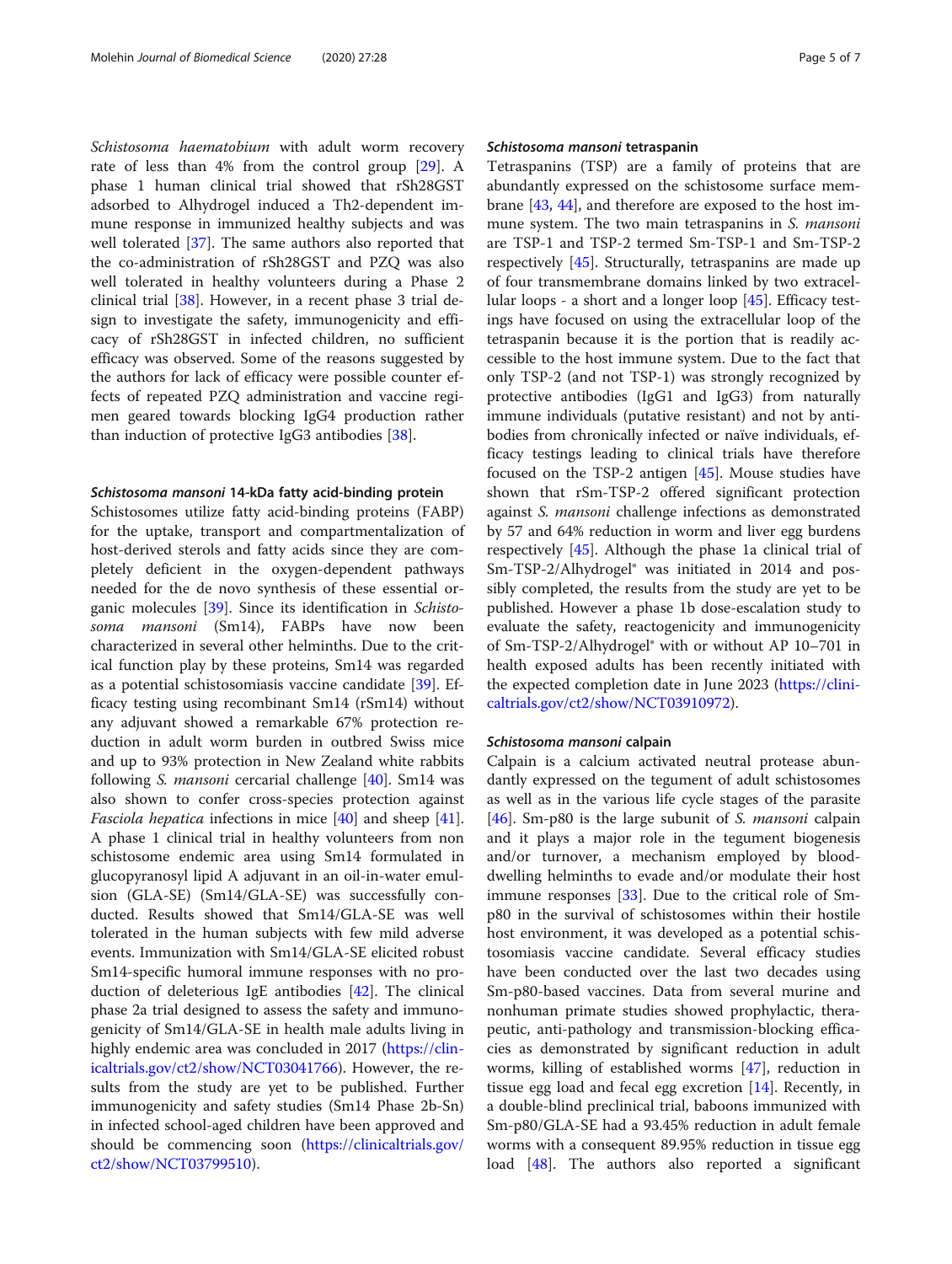<span id="page-5-0"></span>reduction in hatching rates of eggs excreted in feces [[48\]](#page-6-0). In another recent study designed to mimic field scenario of schistosomiasis vaccine deployment, it was shown that Sm-p80-based vaccination following PZQ treatment of chronically-infected baboons caused a significant reduction in tissue egg retention and hatching rates when subsequently challenged with S. mansoni cercariae [[49\]](#page-6-0). Notably, infected human populations tested to date have not been shown to express Sm-p80-specific IgE antibodies [[50,](#page-6-0) [51](#page-6-0)] thereby lessening the potential risk of severe allergic reaction. Sm-p80/GLA-SE vaccine (SchistoShield®) has now been approved for Phase 1 clinical trials scheduled to begin in early-mid 2020.

## Concluding remarks

Schistosomiasis remains a major global health concern in many parts of the world. With the inadequacies/limitations of the current control approaches centered on mass PZQ treatment, the development and deployment of an effective schistosomiasis vaccine as part of an integrated program is to be highly promoted. Our current understanding of the immunity against schistosomiasis has largely come from studies in mice, therefore caution should be exercised in extrapolating data obtained from murine models for human clinical trials. The growing concerns regarding the unsuitability of mouse models to assess the efficacy of candidate antigens further supports the argument that using more suitable animal models such as nonhuman primates for S. mansoni and S. haematobium and bovines for *S. japonicum* is clearly necessary. Since only a handful of candidates are in clinical trials, the discovery of more candidate antigens cannot be overemphasized. While the development of schistosomiasis vaccine has proven to be very challenging, there are still reasons to be optimistic. With the growing field of systems vaccinology, vaccinomics, immunomics and technologies such as RNA interference and CRISPR/ Cas9, an effective vaccine will be a reality sooner rather than later.

#### Acknowledgements

Not applicable.

#### Core tips

Schistosomiasis caused by parasitic trematode, schistosomes, remains a major global health concern inflicting high levels of morbidity in people living in endemic areas of the world. The inadequacy of current control strategy based on mass praziquantel therapy is underscored by sustained reinfection rates and continuous schistosomiasis transmission. Hence, there is an urgent need to develop and deploy an effective vaccine to be used in conjunction with current control measures for the prevention and subsequent elimination of schistosomiasis. Here we reviewed status of schistosomiasis vaccine candidates currently in various phases of human clinical trials.

#### Authors' contributions

AJM did the literature review and manuscript drafting. All authors read and approved the final manuscript.

## Funding

Not applicable.

Availability of data and materials Not applicable

Ethics approval and consent to participate Not applicable.

# Consent for publication

Not applicable.

## Competing interests

The authors declare that they have no competing interests.

## Received: 13 December 2019 Accepted: 16 January 2020 Published online: 22 January 2020

#### References

- 1. El-Khoby T, Galal N, Fenwick A, Barakat R, El-Hawey A, Nooman Z, et al. The epidemiology of schistosomiasis in Egypt: summary findings in nine governorates. Am J Trop Med Hyg. 2000;62(2 Suppl):88–99.
- 2. Jordan P. From katayama to the Dakhla Oasis: the beginning of epidemiology and control of bilharzia. Acta Trop. 2000;77(1):9–40.
- 3. Hotez PJ, Alvarado M, Basanez MG, Bolliger I, Bourne R, Boussinesq M, et al. The global burden of disease study 2010: interpretation and implications for the neglected tropical diseases. PLoS Negl Trop Dis. 2014;8(7):e2865.
- 4. Molehin AJ, Rojo JU, Siddiqui SZ, Gray SA, Carter D, Siddiqui AA. Development of a schistosomiasis vaccine. Expert Rev Vaccines. 2016;15(5): 619–27.
- 5. Toor J, Alsallaq R, Truscott JE, Turner HC, Werkman M, Gurarie D, et al. Are We on Our Way to Achieving the 2020 Goals for Schistosomiasis Morbidity Control Using Current World Health Organization Guidelines? Clin Infect Dis. 2018;66(suppl\_4):S245–S52.
- 6. Kura K, Truscott JE, Toor J, Anderson RM. Modelling the impact of a Schistosoma mansoni vaccine and mass drug administration to achieve morbidity control and transmission elimination. PLoS Negl Trop Dis. 2019; 13(6):e0007349.
- 7. McManus DP, Dunne DW, Sacko M, Utzinger J, Vennervald BJ, Zhou XN. Schistosomiasis. Nat Rev Dis Primers. 2018;4(1):13.
- 8. Gray DJ, Ross AG, Li YS, McManus DP. Diagnosis and management of schistosomiasis. BMJ. 2011;342:d2651.
- 9. Kurup R, Hunjan GS. Epidemiology and control of Schistosomiasis and other intestinal parasitic infections among school children in three rural villages of South Saint Lucia. J Vector Borne Dis. 2010;47(4):228–34.
- 10. Colley DG, Bustinduy AL, Secor WE, King CH. Human schistosomiasis. Lancet. 2014;383(9936):2253–64.
- 11. Andrews P. Praziquantel: mechanisms of anti-schistosomal activity. Pharmacol Ther. 1985;29(1):129–56.
- 12. Gray DJ, McManus DP, Li Y, Williams GM, Bergquist R, Ross AG. Schistosomiasis elimination: lessons from the past guide the future. Lancet Infect Dis. 2010;10(10):733–6.
- 13. Tebeje BM, Harvie M, You H, Loukas A, McManus DP. Schistosomiasis vaccines: where do we stand? Parasit Vectors. 2016;9(1):528.
- 14. Siddiqui AA, Siddiqui SZ. Sm-p80-based Schistosomiasis vaccine: preparation for human clinical trials. Trends Parasitol. 2017;33(3):194–201.
- 15. Campbell SJ, Biritwum NK, Woods G, Velleman Y, Fleming F, Stothard JR. Tailoring water, sanitation, and hygiene (WASH) targets for soil-transmitted Helminthiasis and Schistosomiasis control. Trends Parasitol. 2018;34(1):53–63.
- 16. Pennisi E. Hybridization may give some parasites a leg up. Science. 2018; 361(6405):832–3.
- 17. Cohen J. Unfilled vials. Science. 2016;351(6268):16–9.
- 18. Greenwood B. The contribution of vaccination to global health: past, present and future. Philos Trans R Soc Lond Ser B Biol Sci. 2014;369(1645): 20130433.
- 19. Colley DG, Secor WE. Immunology of human schistosomiasis. Parasite Immunol. 2014;36(8):347–57.
- 20. Fonseca CT, Oliveira SC, Alves CC. Eliminating Schistosomes through vaccination: what are the best immune weapons? Front Immunol. 2015;6: 95.